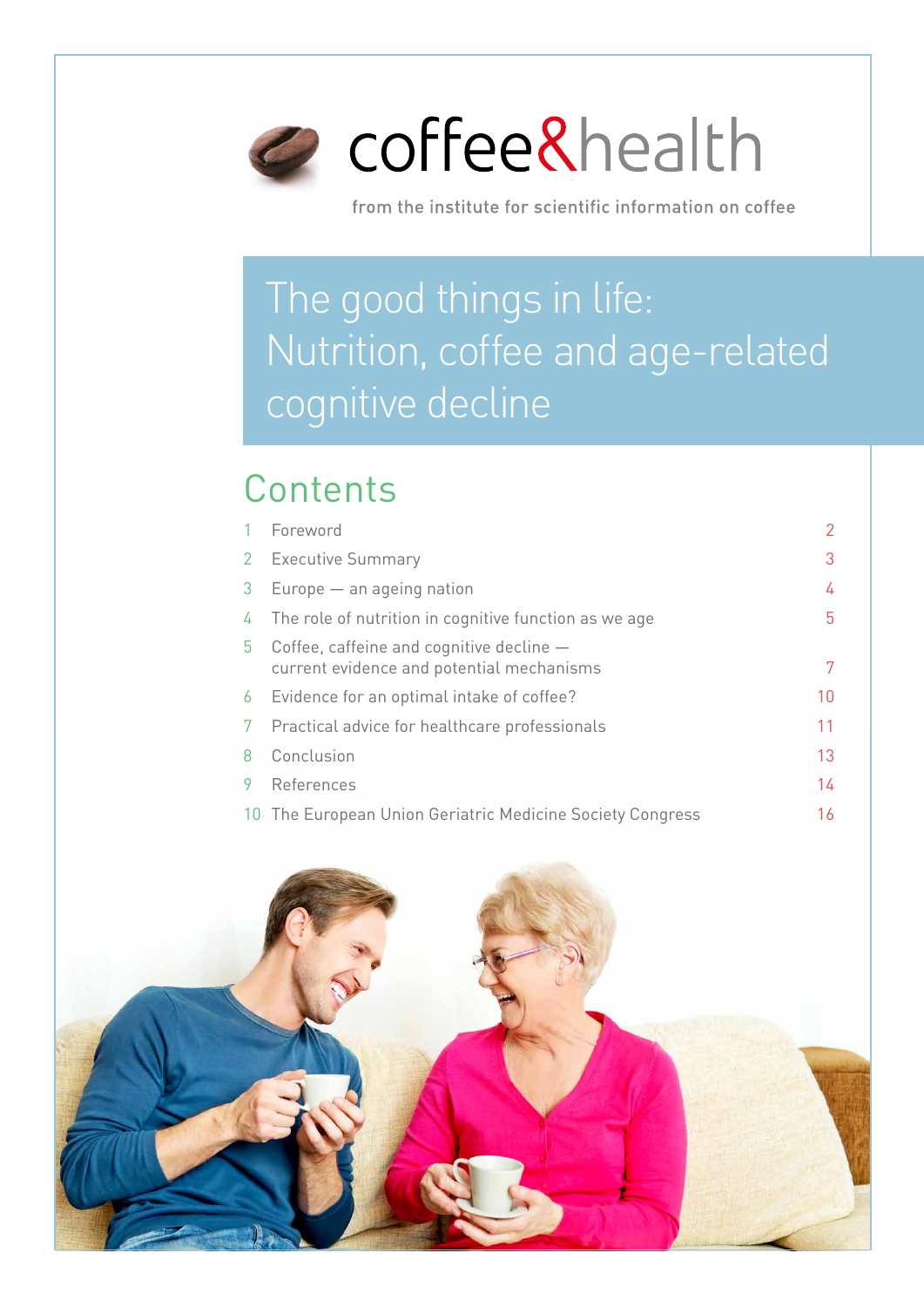

Nutrition, coffee and age-related

### Foreword

*The demographic population of Europe is changing: there is a*   $\overline{\mathcal{C}}$ *growing population of older adults. The United Nations' 'World Population Ageing' report highlights that there were 176.5 million people aged 60 years or over in 2015, and that this is projected to rise to 217.2 million by 20301. Understanding and communicating diet and lifestyle factors that may limit age-related cognitive decline will help to improve the quality of life for this growing demographic.* 

*The relationship between coffee consumption and ageing is of particular interest to healthcare professionals. Studies suggest that a regular, lifelong, moderate consumption of coffee/caffeine may slow down physiological, age-related cognitive decline and may reduce the risk of developing Alzheimer's Disease and Parkinson's Disease.*

*Delegates gathered at the European Union Geriatric Medicine Society (EUGMS) 2016 congress in Lisbon, Portugal, to discuss the congress theme: "Discovering new ways in the World of Geriatrics", in a search for knowledge that will improve older patients' care. The Institute for Scientific Information on Coffee (ISIC), a not-for-profit organization devoted to the study and disclosure of science related to coffee and health, hosted a symposium on the subject of 'Nutrition, Coffee and Age-related Cognitive Decline', where a group of eminent experts presented the latest research in this area.* 

*Professor Lisette de Groot, Professor of Nutrition and Ageing, Division of Human Nutrition at Wageningen University (The Netherlands), led with an overview of research relating to the role of nutrition in cognitive function as we age. Professor Rodrigo A. Cunha, Professor at the Faculty of Medicine of the University of Coimbra and Principal Investigator at the Centre for Neuroscience and Cell Biology of the University of Coimbra (CNC) (Portugal), presented research in the area of coffee, caffeine and cognitive decline, including the current evidence and potential mechanisms. Finally, Dr Elisabet Rothenberg, Associate Professor of Nutrition at Kristianstad University (Sweden), discussed the evidence and implications for healthcare advice to patients.*

*The symposium provided a unique opportunity to highlight and consider recent research that suggests an association between moderate coffee consumption (3–5 cups per day) and a reduction in age-related cognitive decline. This report details the research discussed at the symposium and highlights the potential role of moderate coffee consumption in supporting healthy ageing.* 

Professor Athanase Benetos Academic Director, EUGMS, France

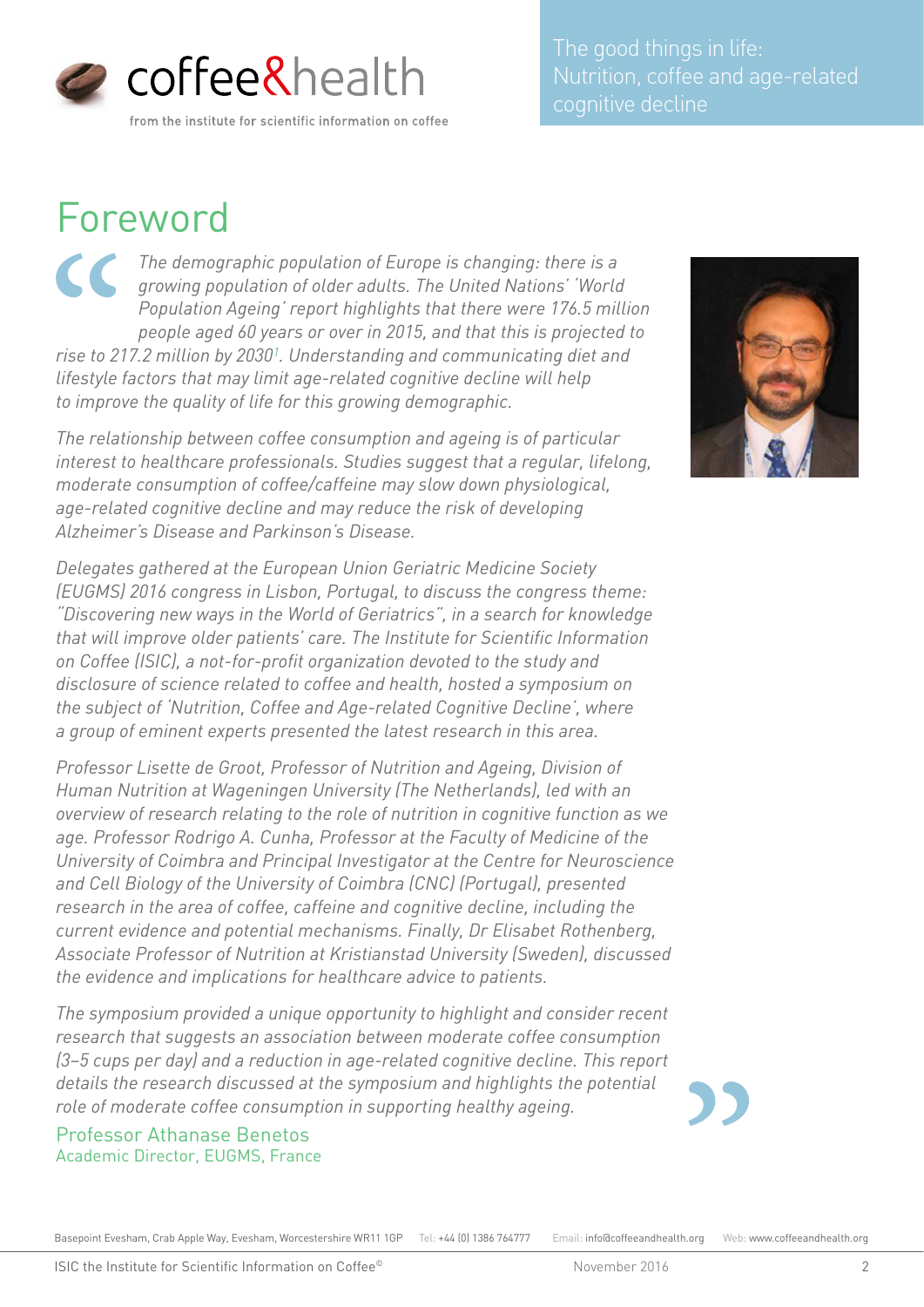

## Executive summary

Understanding the role of nutrition in cognitive function as we age is important. Europe is negotiating the needs of an ageing population to enhance quality of life amongst this demographic. Healthcare professionals have an important part to play in providing patients with accurate research-based information, to help them follow a healthy diet and lifestyle, and in turn, reduce their risk of age-related cognitive decline.

Research presented within this report suggests intakes of dietary components such as omega 3 fatty acids, B vitamins, and antioxidant nutrients have been associated with improvements in cognition in the elderly. The dietary pattern associated with a Mediterranean-style diet provides good sources of these nutrients, and overall is associated with aspects of healthy ageing such as improvements in cognitive and cardiovascular health.

A moderate intake of coffee (3–5 cups per day) may provide protection against agerelated cognitive decline and other neurodegenerative diseases such as Alzheimer's and Parkinson's Disease. The association between coffee consumption and cognitive decline is illustrated by a 'U-shaped' pattern in recent meta-analyses, with the greatest protection seen at an intake of approximately 3–5 cups of coffee per day. In its Scientific Opinion on the safety of caffeine, the European Food Safety Authority (EFSA) concluded that intakes up to 400mg of caffeine (the equivalent of up to 5 cups of coffee per day), from all sources, do not raise any concerns for healthy adults. One cup of coffee provides approximately 75–100mg caffeine.

Although the precise mechanisms of action behind the suggested association between coffee and age-related cognitive decline are unknown, since the effect is observed with caffeinated but not decaffeinated coffee, caffeine is likely to be involved. There are many other compounds in coffee, such as antioxidants and anti-inflammatory agents that may play a role.

Coffee drinking also facilitates a social network in older adults, which is a key part of healthy ageing. Making coffee consumption a social occasion can help to maintain links with friends and neighbours.

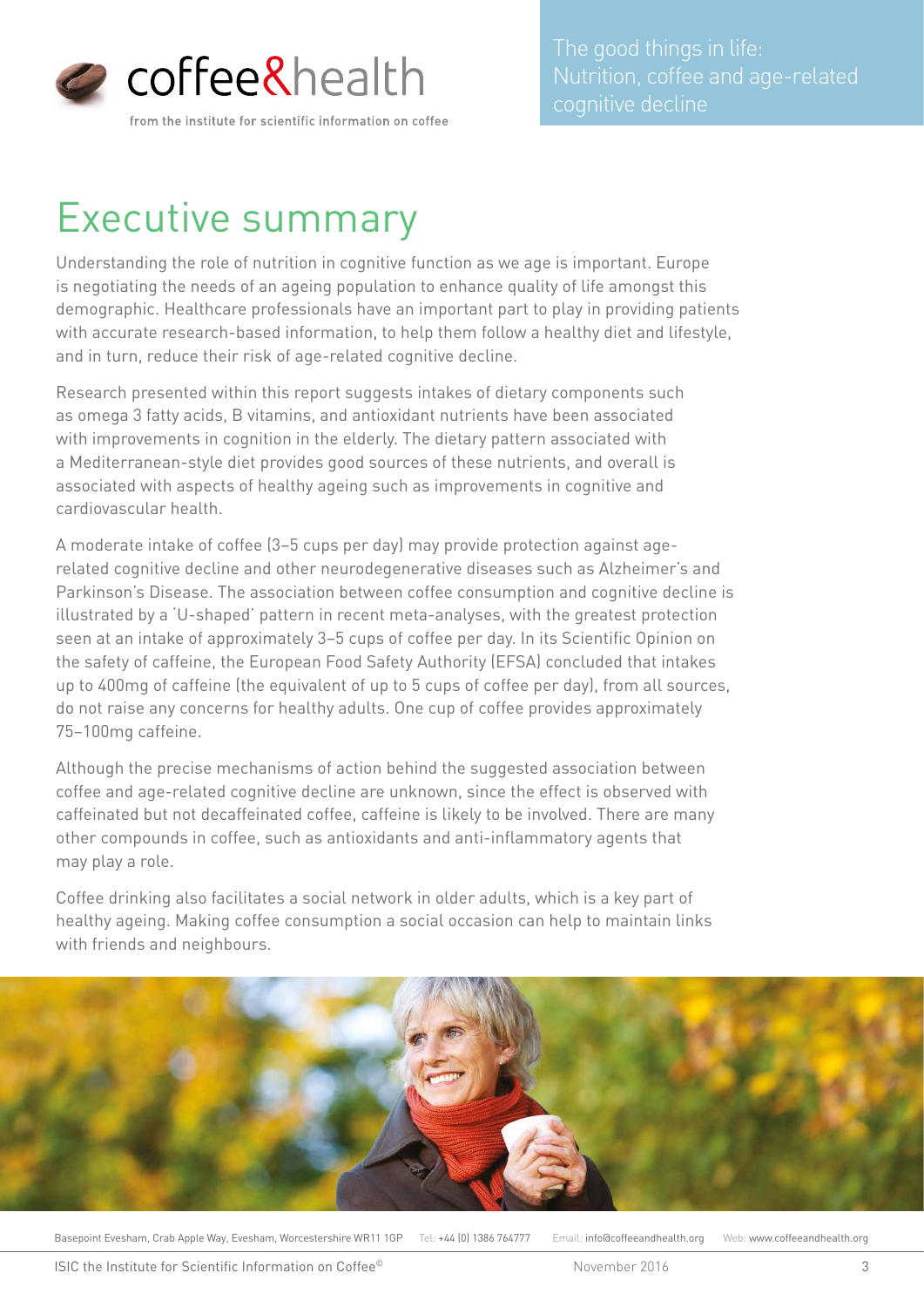

## Europe — an ageing nation

Europe's population is ageing, and as a result, more issues and diseases associated with ageing are being observed and treated by healthcare professionals. In Europe, 30.8% of the general population were aged between 50 and 79 in 2015, and this percentage is expected to increase to 35.6% by 20402. Data suggest that the ratio of elderly people to those of current working age will double by 2050, not only increasing the burden on healthcare systems but also presenting a significant economic burden to support this ageing population3.

Cognitive functions remain more or less stable until about 60 years old, at which point they tend to decline, particularly between 60 and 80 years of age. Both the rate and extent of cognitive decline varies between individuals: however, some research suggests that brain function may start to deteriorate as early as  $45$  years old<sup> $4$ </sup>.

The incidence of neurological conditions, including Alzheimer's and Parkinson's Disease, is higher in older adults. Approximately 1 in 20 adults over the age of 65 suffer from Alzheimer's Disease, the most frequent cause of dementia<sup>5-7</sup>. Parkinson's Disease is also more prevalent in those aged over 60 years<sup>8</sup>.

Improving the health and wellbeing of our older population to ensure a good quality of life in later years is a key task for healthcare providers across Europe. Focusing on strategies to reduce the risk of developing non-communicable diseases such as heart disease, stroke, diabetes, cognitive decline and neurodegenerative diseases is a key goal not only for improvements in health, but also to limit the economic burden of disease. To achieve these goals, an overarching view of both diet and lifestyle of older adults is required. Healthcare professionals are charged to deliver preventative advice to older patients that is effective, realistic and science based.

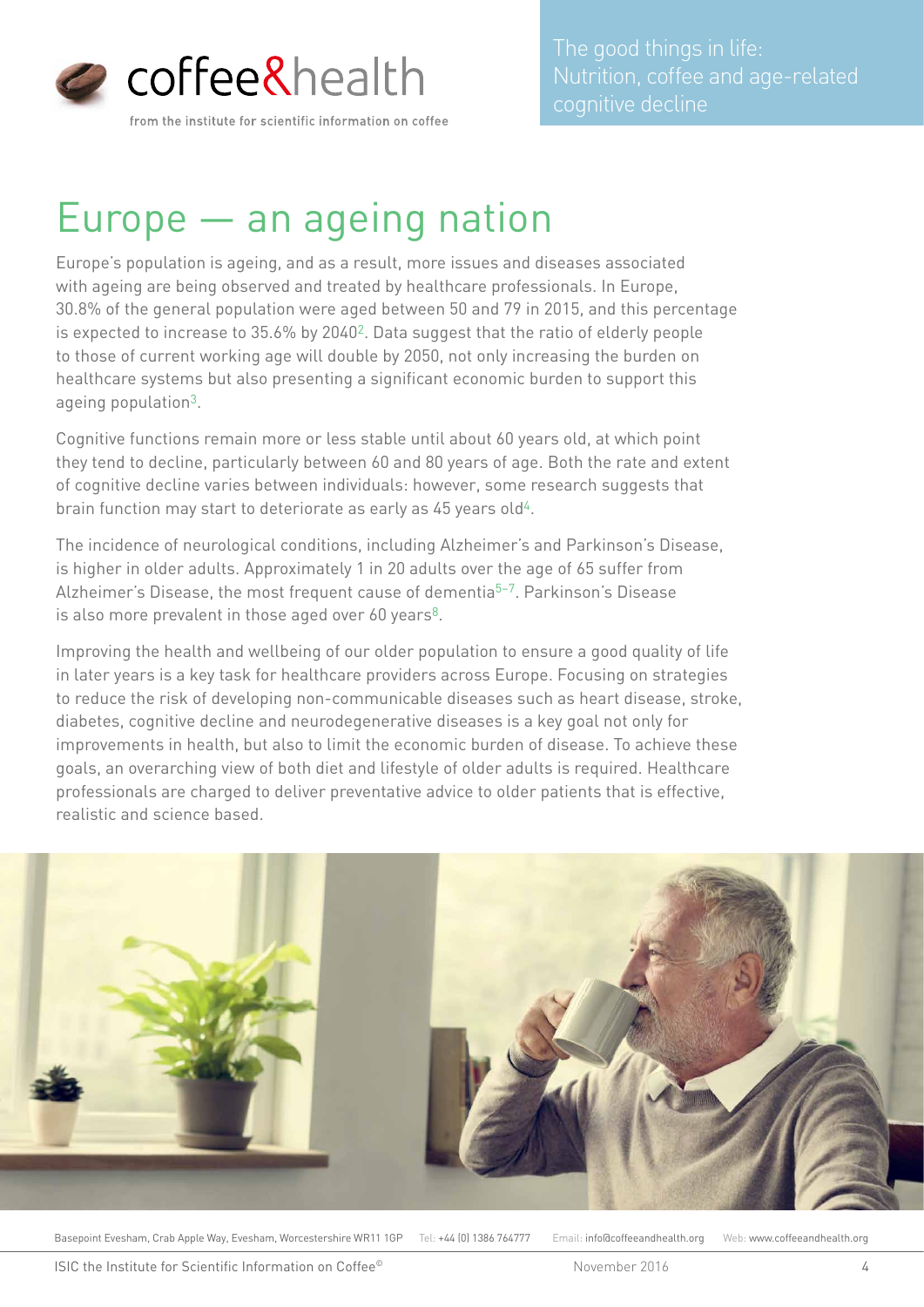

# The role of nutrition in cognitive function as we age

Healthy ageing can help to maintain quality of life in later years and limit the economic burden of disease. Maintaining cognitive function is a key element of healthy ageing. Poor diet, excessive alcohol intake, lack of physical exercise, vascular diseases, genetic factors, oxidative stress and inflammation may all accelerate cognitive decline. Improving these factors through better diet and lifestyle changes may therefore help to reduce the risk of developing cognitive decline.

Research has suggested that a number of nutritional factors can impact cognitive function. Although not an exhaustive list, nutrients that are of particular interest currently include: omega 3 fatty acids, B vitamins, a Mediterranean-style diet, and coffee and caffeine.

#### **Omega 3 fatty acids**

Omega 3 fatty acids are understood to have a beneficial impact on healthy ageing by reducing inflammation and protecting cardiovascular and cerebrovascular function. Studies have also suggested that omega 3 fatty acids are associated with improvements in cognition<sup>9</sup>. A 2012 meta-analysis concluded that the effects of omega 3 supplementation were only observed in those with existing mild cognitive impairment, not in healthy adults or those with existing dementia<sup>9</sup>. A further review of observational studies showed preservation of brain morphology and an increase in executive function in those supplemented with omega 3 fatty acids<sup>10</sup>. Research suggests that at least one portion of oily fish per week can provide the benefits associated with omega 3 fatty acids.

> **A moderate intake of coffee (3–5 cups per day) may provide protection against age-related cognitive decline and other neurodegenerative diseases such as Alzheimer's and Parkinson's Disease.**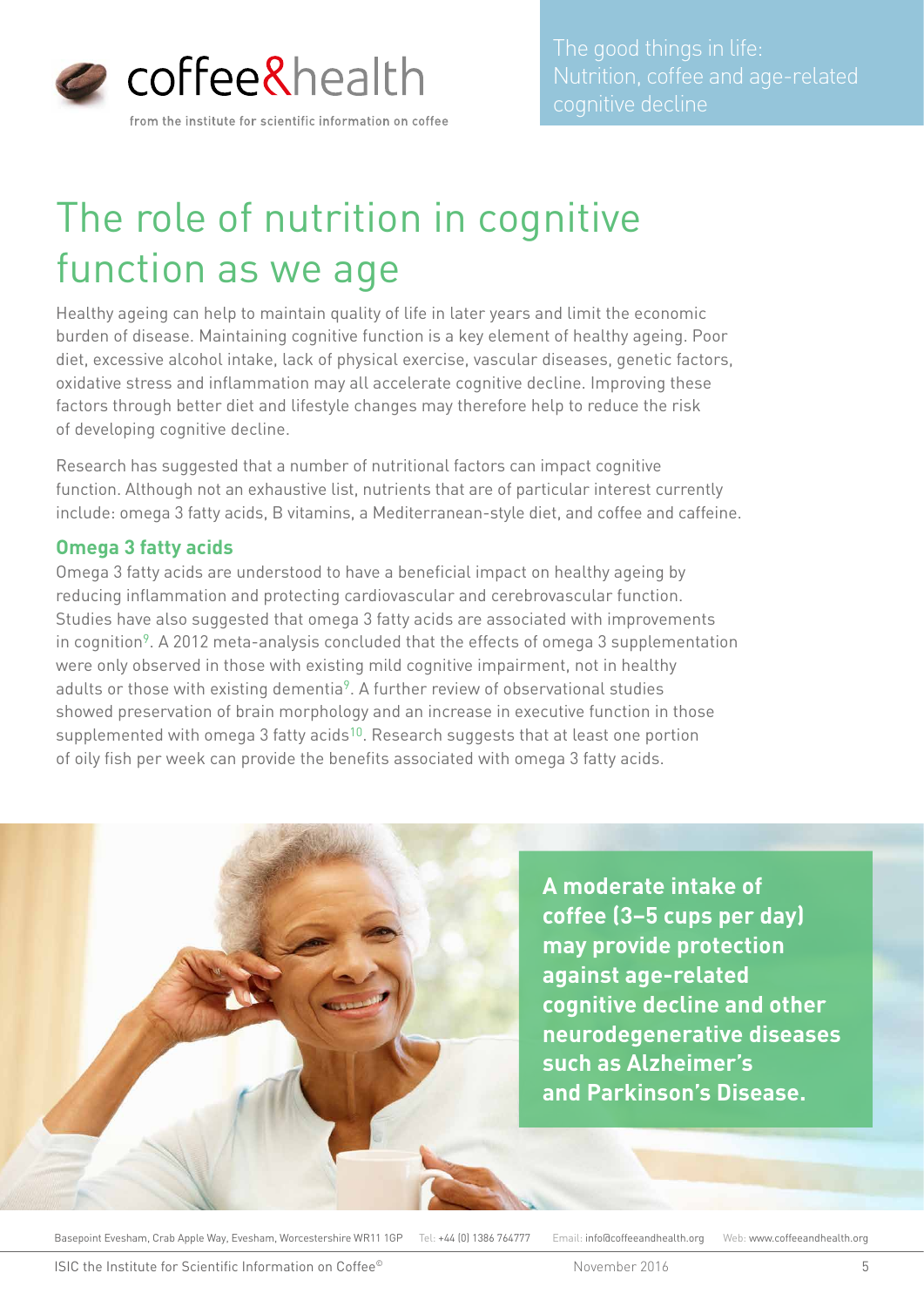

#### **B vitamins**

B vitamins have many important functions in the body, one of which is linked to homocysteine metabolism. B vitamins may help to beneficially limit circulating levels of homocysteine, high levels of which are associated with increased brain damage. Supplementation with B vitamins appears to benefit those with existing mild cognitive impairment rather than those who are apparently healthy. In those with cognitive impairment, B vitamins may have a positive effect on memory and reduce alterations of brain morphology<sup>11,12,13</sup>.



Figure 1: Comparison of plasma nutrient levels in cognitively intact individuals and patients with Alzheimer's Disease. [Lopes da Silva (2014)] A 2013 meta-analysis reviewed levels of certain nutrients in the blood in those with intact cognitive function compared to those with AD. Levels of nutrients including folate, vitamins B12, C, and E and compounds derived from omega 3 fatty acids were typically lower in those with cognitive impairment<sup>14</sup>.

#### **Mediterranean Diet**

Overall, dietary advice is moving to a more holistic approach, encouraging healthier diets in general rather than focussing on specific nutrients. One example of this is the 'Mediterranean Diet', which focuses on higher intakes of fruit, vegetables, wholegrains, and unsaturated fats, with a moderate alcohol intake. In many parts of the Mediterranean (Greece, Italy, Spain and Turkey for example) and even other European countries such as Portugal, coffee drinking is a ritual and a significant part of everyday life.

Research suggests that a Mediterranean-style diet may be associated with better cognitive performance. Research from the PREDIMED study suggested that the protective effect of the Mediterranean diet improved cognitive performance as opposed to a reduction in cognitive decline15. Further work has suggested that a combination of a Mediterraneanstyle diet and elements of the DASH diet (an eating plan designed to control blood pressure that is rich in fruits and vegetables, low-fat and non-fat dairy, nuts, beans, and seeds) was particularly associated with a reduced risk of Alzheimer's by up to 35–53%16.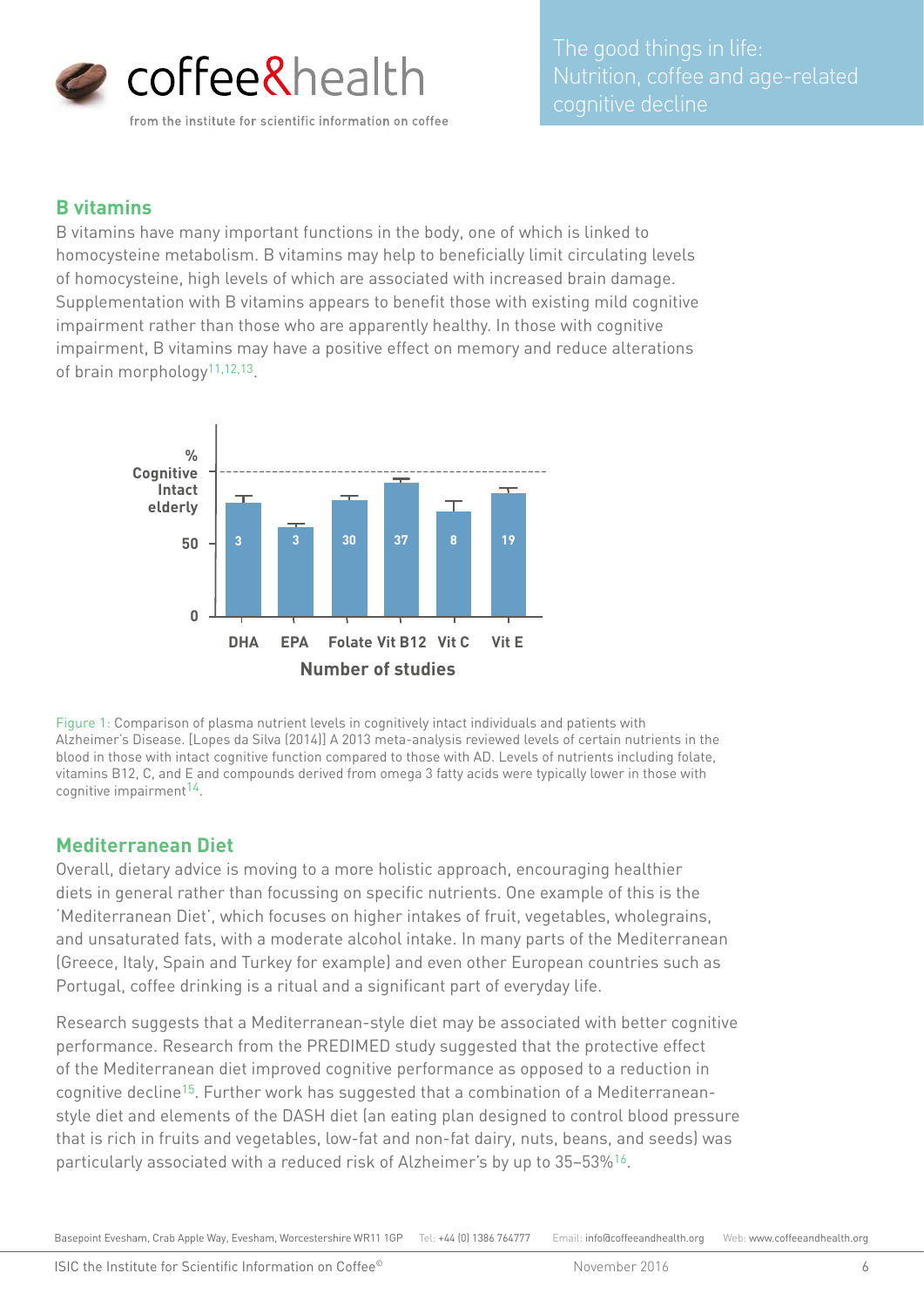

## Coffee, caffeine and cognitive decline current evidence and potential mechanisms

Research suggests that coffee drinkers have a reduced incidence of age-related cognitive decline. The HALE Study (Healthy Ageing: a Longitudinal study in Europe) concluded that moderate coffee drinking was associated with a reduction in cognitive decline, particularly in elderly men, suggesting a 'U-shaped' association with optimum protection seen at 3–5 cups of coffee per day18.



Figure 2: Relationships between coffee consumption and mental state score [Van Gelder, 2007] This chart shows cognitive function in coffee drinkers compared to non-consumers, with a higher cognitive score in coffee drinkers.

The good things in life: Nutrition, coffee and age-related cognitive decline

### **Research from Prof Lisette de Groot**

### **Coffee consumption patterns in the older population**

Healthcare professionals should bear in mind cultural differences Nutrition and the Elderly; a Concerted Action) concluded that coffee intakes country17. Intakes were reported as approximately 3 cups per day day in Poland and Northern Ireland.

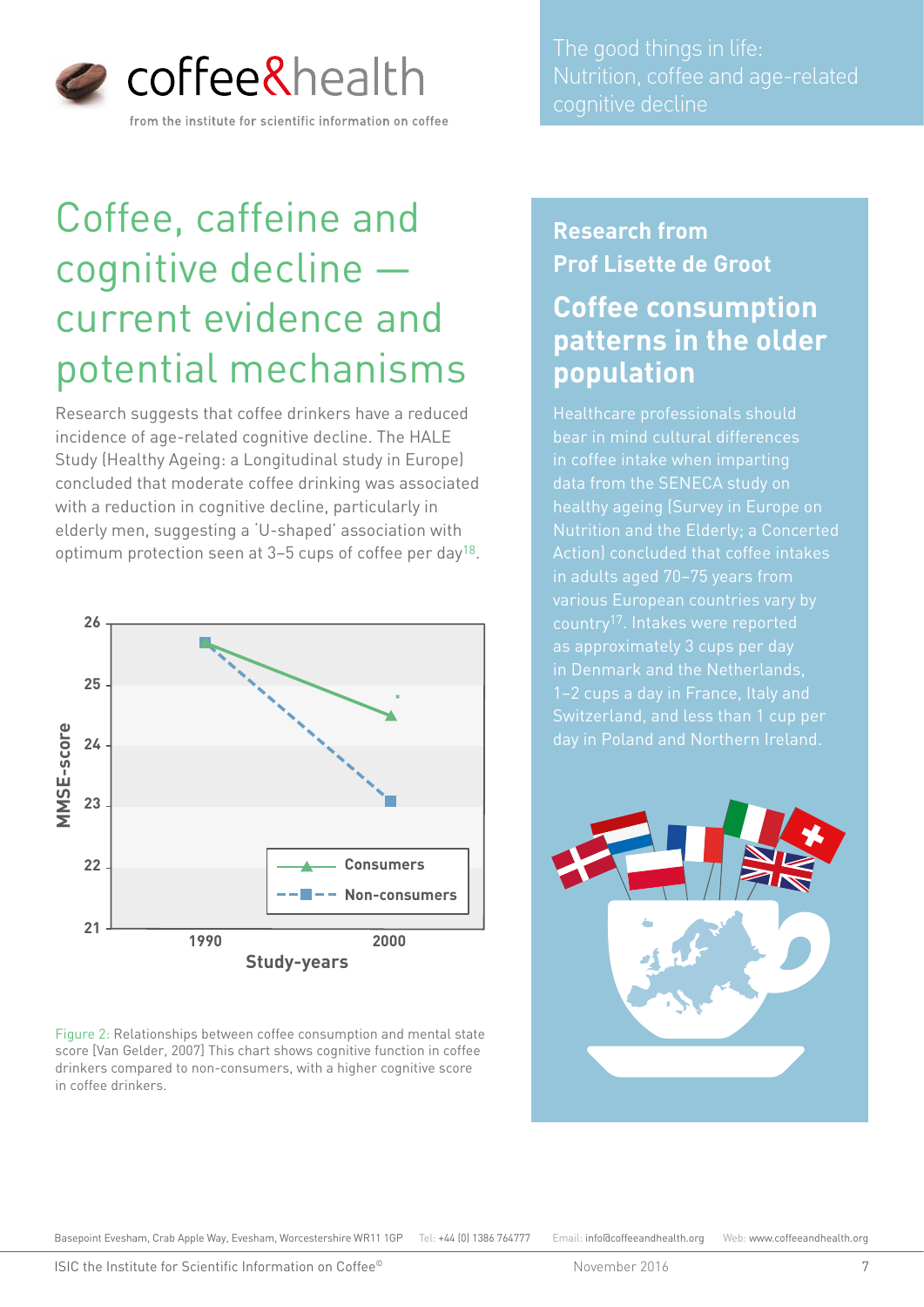

The good things in life: Nutrition, coffee and age-related



Figure 3: Cognitive decline in an elderly population in relation to coffee intake [Van Gelder, 2007] This chart shows cognitive decline in relation to differing intakes of coffee, with a consumption level of 3 cups per day associated with the lowest level of cognitive decline.

It has been suggested that habitual coffee intakes beneficially affect cognition, probably by attenuating regular cognitive decline. Since this effect is not seen with decaffeinated coffee it is likely that caffeine is key to the association. Whilst most studies agree that regular, lifelong coffee intake is key, rather than occasional coffee drinking, the differences between the effect on men and women are less clear.

Coffee appears to reduce the risk of developing Alzheimer's Disease. Lower than average levels of caffeine in the body are associated with a greater chance of developing the disease. Research published in 2016 suggests that moderate coffee consumption can reduce the risk of developing Alzheimer's by up to 27%19. Research has suggested that it is regular, long-term coffee drinking that is key to helping to reduce the risk of Alzheimer's Disease<sup>20</sup>. A 2015 meta-analysis concluded that in the short-term, coffee/caffeine consumption may have a protective effect against Alzheimer's, likely due to its stimulation of the central nervous system; the systematic review also showed a long-term favourable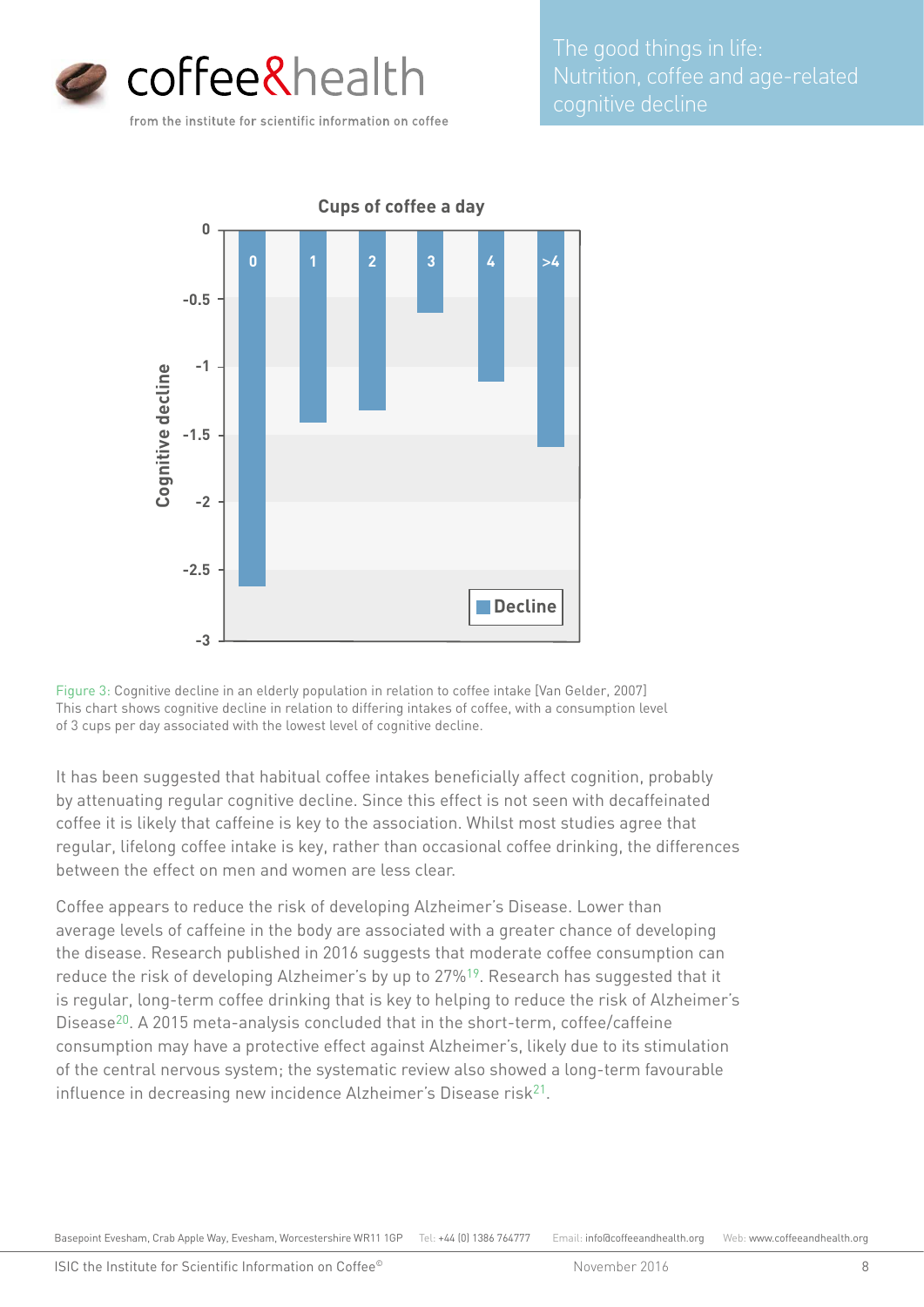

#### **Potential mechanisms**

Although the precise mechanisms for the observed effects of coffee on age-related cognitive decline and other neurodegenerative conditions are still being studied, it is clear that caffeine plays a key role. Evidence suggests that in older adults, caffeine normalises rather than boosts cognitive performance, particularly in relation to memory deterioration<sup>22</sup>. Normally, adenosine binds to adenosine receptors in the brain, acting as a central nervous system depressant, promoting feelings of tiredness and suppressing arousal23. Since caffeine and adenosine have similar structures, caffeine can also bind to the adenosine receptor, acting as an imposter. Caffeine can therefore block the actions of adenosine, leading to feelings of alertness and arousal.

Other coffee compounds such as antioxidants or anti-inflammatory agents may also be involved in reducing age-related cognitive decline and Alzheimer's Disease. Phenolic acids, such as caffeic acid, are polyphenols (antioxidants) found in coffee, and research suggests that these may be associated with improved cognitive function and protection against aluminium chloride-induced dementia<sup>24</sup>. Further studies to identify the exact coffee compounds that play an active role in reducing cognitive decline, and their mechanisms of action, are required.

### **Caffeine and adenosine receptors Prof Rodrigo A. Cunha**

The actions of caffeine in the body may vary depending on the specific type of adenosine receptor (A1, A2A, A3 and A2B) involved. Long-term caffeine intake has been shown to be key in reducing the risk of age-related cognitive decline. Research suggests that the A2A receptor may be of particular importance. Targeting adenosine receptors with caffeine is considered to be a key step in improving cognitive function25,26.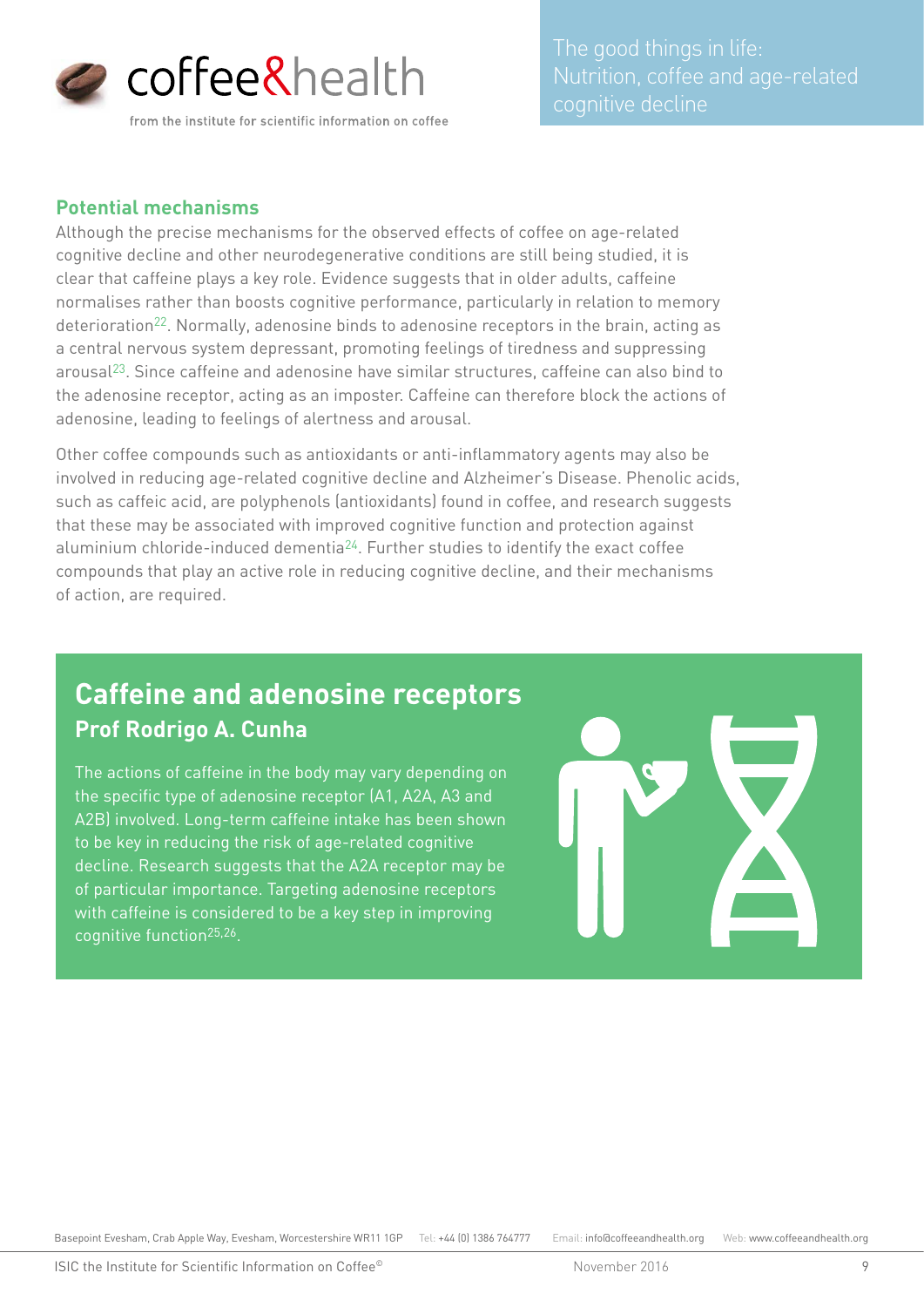

# Evidence for an optimal intake of coffee?

Although an optimal amount of coffee to consume remains undefined, evidence suggests that a lifelong moderate coffee consumption of 3–5 cups of coffee per day is associated with improvements in age-related cognitive decline, and reductions in the risk of developing Alzheimer's and Parkinson's Diseases<sup>18,27,28,29</sup>.

It is difficult to draw firm conclusions about an optimal intake of coffee from the research as there are many factors to consider. Of note are genetic differences in the way individuals metabolise and react to caffeine, which may in part explain individual responses to the effects of coffee drinking. Some research suggests that older adults may be more sensitive to the effects of caffeine<sup>30</sup>. This is likely because elderly people often lose weight as they age. As body mass can affect the rate at which caffeine is absorbed, a lower body weight may reduce tolerance. Furthermore, the targets for caffeine (the adenosine receptors) change with aging as an adaptive strategy to maintain brain function $31$ .

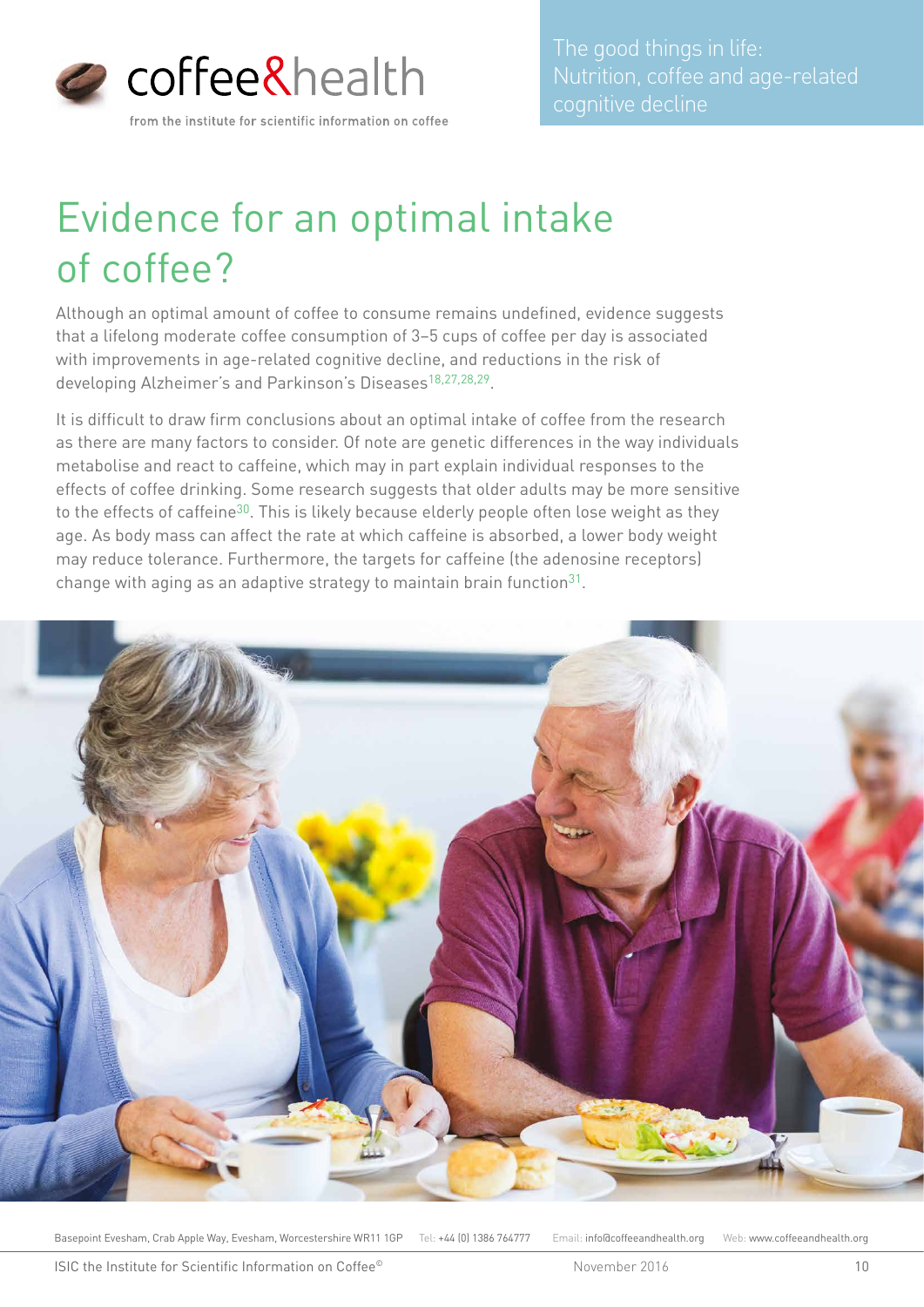

## Practical advice for healthcare professionals

Research on diet and the risk of non-communicable disease enables us to understand which dietary aspects should be focused on to improve patients' health. Communicating this information to the population is vital to encourage healthier lifestyles. Even today, socioeconomic health inequalities are readily observed: for example, those with a better standard of education tend to be more active, have a better diet and, overall, live longer.

Official bodies including the World Health Organization, World Cancer Research Fund and country specific health bodies are consistent in their recommendations. The overall dietary pattern is key, rather than a focus on individual nutrients. The Mediterranean-style diet is one that is much studied, with published research suggesting that a greater adherence to this style of diet is associated with slower cognitive decline and lower risk of developing Alzheimer's Disease21,32,33.

#### **Consumer attitudes towards coffee drinking**

In 2015, a survey conducted by the Institute for Scientific Information on Coffee among over 4,000 adults across 10 European countries considered consumer understanding, beliefs, behaviours, and knowledge regarding a healthy diet $34$ . Despite the scientific evidence, ISIC's survey suggests that the role of coffee as part of a healthy diet and lifestyle is not fully understood across Europe. Although it is well recognised that moderate coffee consumption can increase concentration and alertness, many are unaware of coffee's other suggested benefits.



**of respondents aged 55+ believed coffee was 'neither good nor bad for your health'**



**of respondents aged 55+ thought that drinking coffee does not help to reduce mental decline in older people, e.g. Alzheimer's Disease and Parkinson's**

Figure 4: Findings from a survey by ISIC, conducted through an independent research company in November 201534. 4119 respondents across 10 European countries were surveyed.

Overall, the results from ISIC's survey suggest that consumers are confused about the potential health effects of coffee, in part, because the information they receive is not in line with the latest science<sup>34</sup>. This presents challenges for healthcare professionals across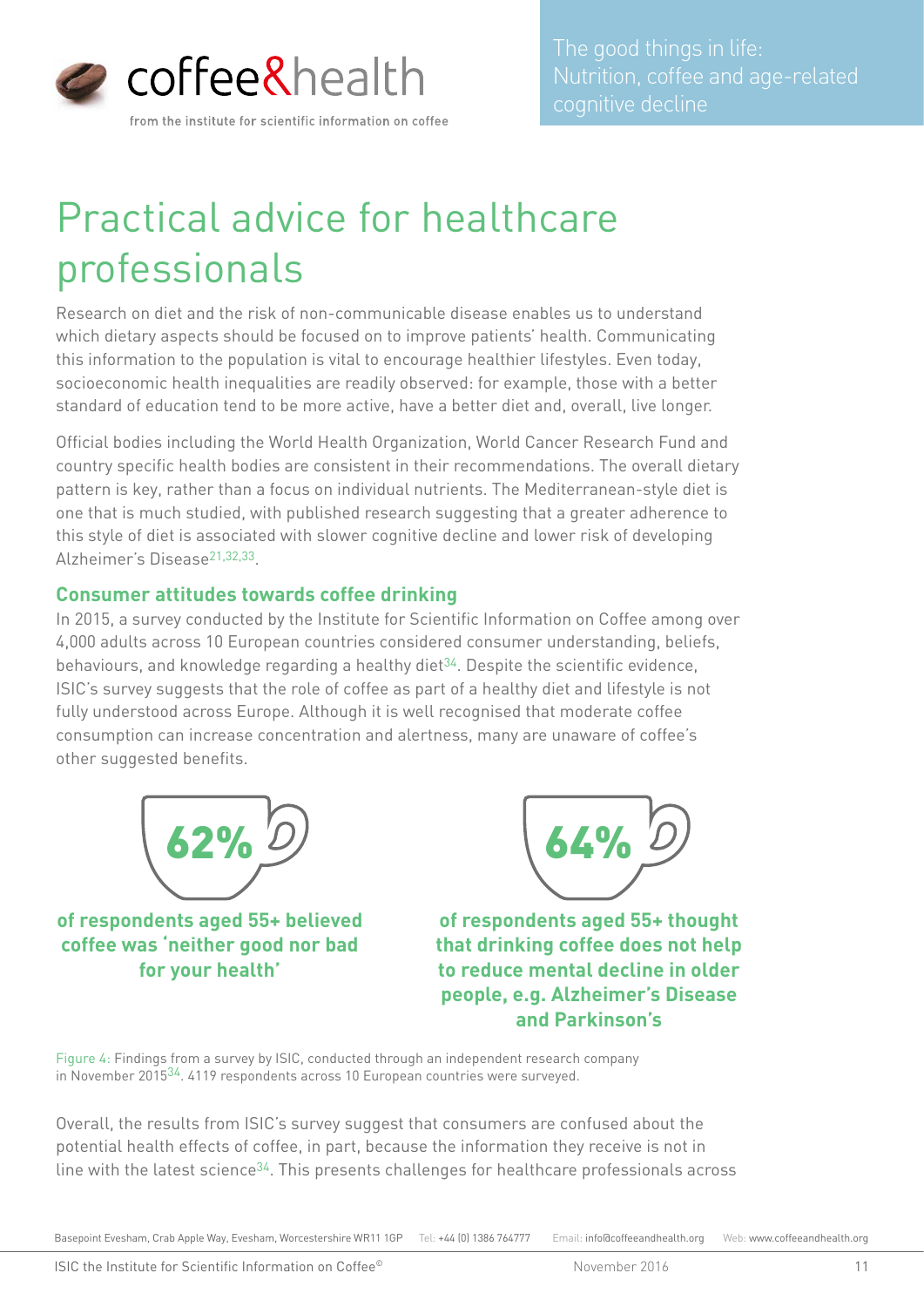

Europe, as they must therefore address common misconceptions and help patients to understand the role of key nutrients in the diet. Findings suggest the contribution coffee makes to hydration, as well as the role coffee can play in cognitive health, are particularly misunderstood.

#### **Practical advice on coffee drinking**

Research has suggested that a moderate intake of coffee (3–5 cups of coffee per day) can help to reduce age-related cognitive decline and risk of other neurodegenerative disorders. In its Scientific Opinion on the Safety of Caffeine, the European Food Safety Association confirmed that intakes of up to 400mg of caffeine per day (the equivalent of up to 5 cups of coffee) do not raise any concerns for healthy adults $35$ .

One of the most common health issues seen in older adults is dehydration. Even mild dehydration is known to affect alertness and cognition. A regular fluid intake is important for all populations, with beverages such as water, tea, coffee, milk and juices all contributing to hydration status. Although caffeine can have a mild diuretic effect and increase frequency of urination in non-habitual coffee drinkers, moderate amounts do not increase the overall amount of urine passed. Caffeine tolerance develops after habitual consumption and the fluid provided by a cup of coffee outweighs any effect of the caffeine present, contributing towards fluid balance<sup>36,37</sup>.

Coffee beverages can also contribute to intakes of key nutrients. For instance, milky coffee provides protein and calcium (from milk): both of which are of particular importance in diets for older people for muscle and bone health. Those concerned about overall energy intakes may need to limit additional calories by reducing or restricting the addition of sugars, sweet syrups or full fat milk or cream to their coffee.

#### **Coffee as part of a social occasion**

Coffee is a beverage enjoyed by millions for its flavour and aroma. Anecdotal evidence suggests that sensing the aroma of coffee may have an impact on feelings of alertness, although further research is required to confirm this<sup>38</sup>. Research does suggest, however, that aroma can trigger emotions and evoke memories<sup>39</sup>. Coffee may also form the focus of a social occasion, a key aspect of life as we age understood to help reduce the incidence of isolation and depression.

### **The coffee occasion**

Coffee is very much part of daily routine for many Europeans, marking a specific coffee consumption (3–5 cups per day) has been associated with a range of desired for some it might be a fruit-based option, for others a sweet treat such as a pastry,

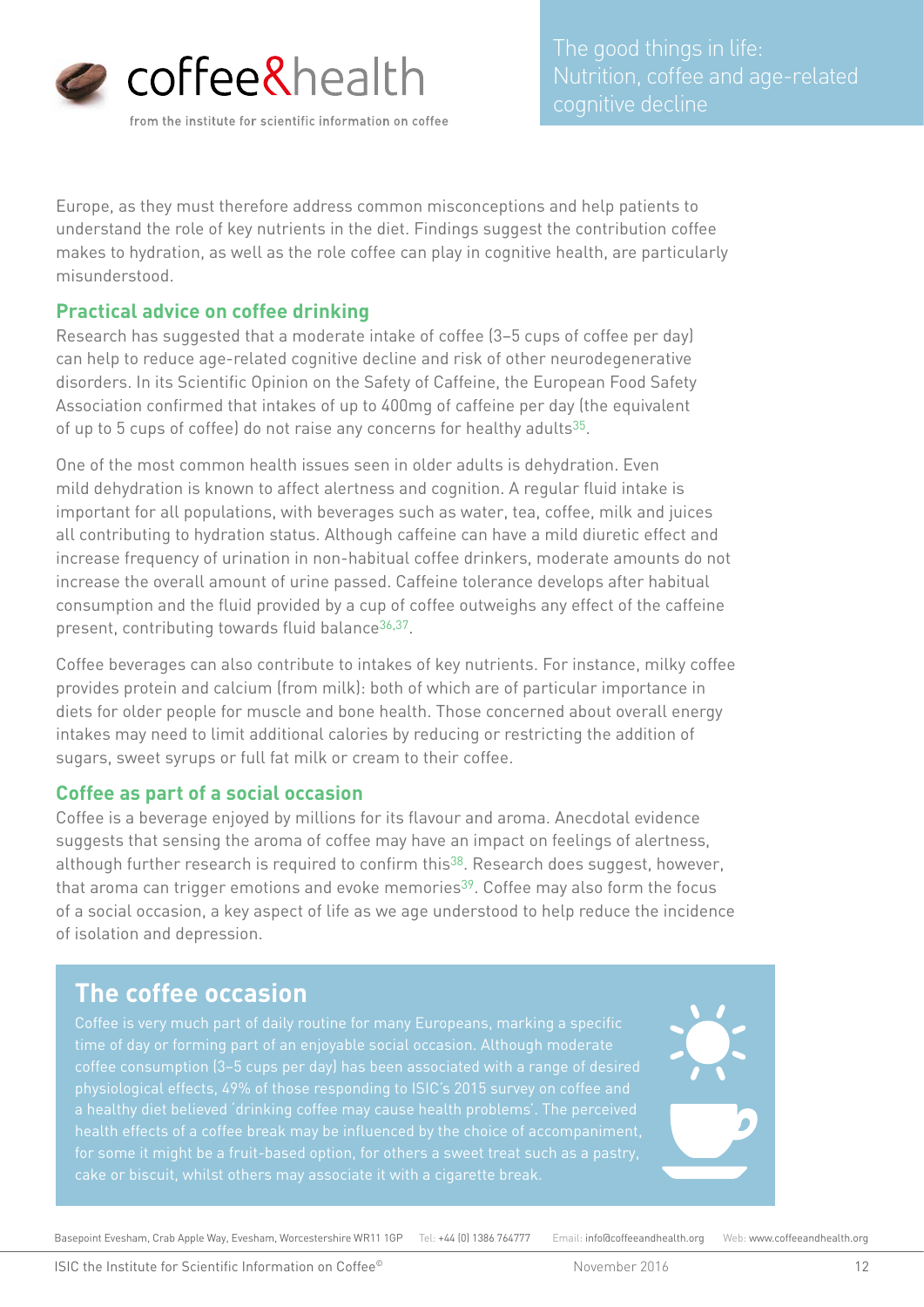

Nutrition, coffee and age-related

## Conclusion

Regular lifelong coffee consumption is associated with a reduced risk of age-related cognitive decline and other conditions associated with ageing, such as Alzheimer's Disease, Parkinson's Disease, and cerebrovascular disease. A moderate intake of coffee (around 3–5 cups per day) has been shown to be protective against these conditions. The caffeine in coffee is key to the favourable association with age-related cognitive decline, but other compounds found in coffee, such as antioxidants or anti-inflammatory agents, may also play a role.

Intakes of other dietary components such as omega 3 fatty acids, B vitamins, and antioxidant nutrients are also associated with improvements in cognition in the elderly. The dietary pattern associated with a Mediterranean-style diet provides good sources of these nutrients, and overall is associated with aspects of healthy ageing such as improvements in cognitive and cardiovascular health.

Coffee drinking also facilitates a social network in older adults, which is a key part of healthy ageing. Making coffee consumption a social occasion can help to maintain links with friends and neighbours, which in turn can be important for monitoring health and reducing the risk of loneliness and depression.

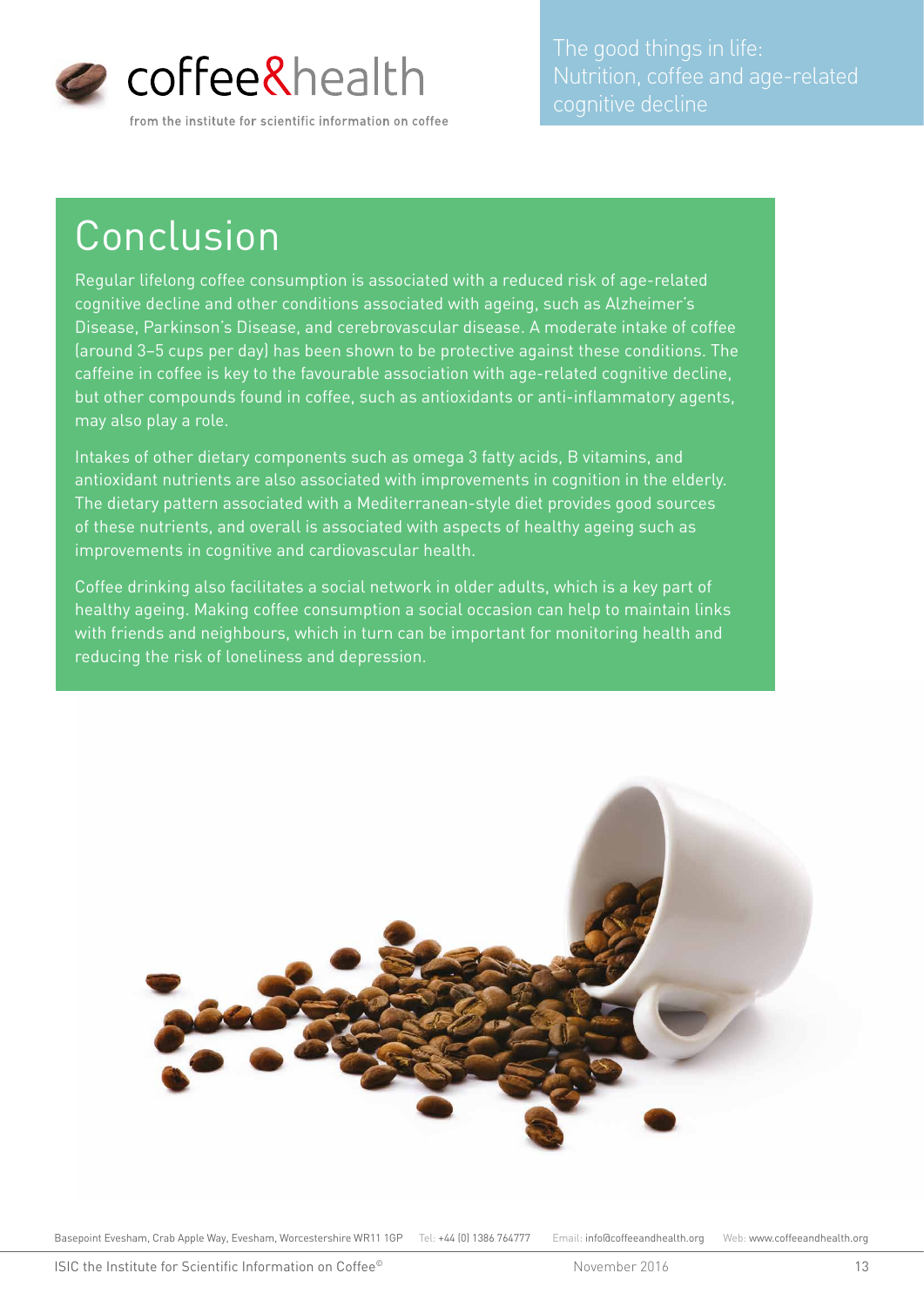

#### from the institute for scientific information on coffee

### References

- 1 The Department of Economic and Social Affairs of the United Nations Secretariat, 'World Population Ageing Report 2015'. Available at: http://www.un.org/en/development/desa/population/publications/pdf/ageing/WPA2015\_Highlights.pdf
- 2 OECD, 'Elderly Population Data'. Available at: https://data.oecd.org/pop/elderly-population.htm
- 3 International Diabetes Federation (2015) Diabetes Atlas, 7th Edition. Available at: http://www.diabetesatlas.org
- 4 University College London, 'The Future of Healthcare in Europe'. Available at: https://www.ucl.ac.uk/european-institute/analysis-publications/publications/FHE\_FINAL\_online.pdf
- 5 Singh-Manoux A. et al. (2011) Timing of onset of cognitive decline: results from Whitehall II prospective cohort study. *BMJ,* 343:d7622.
- 6 Alzheimer Europe, 'Alzheimer's disease'. Available at: http://www.alzheimer-europe.org/EN/Dementia/Alzheimer-s-disease
- 7 Alzheimer Europe, 'Who is affected by Alzheimer's disease?'. Available at: http://www.alzheimer-europe.org/Dementia/Alzheimer-s-disease/Who-is-affected-by-Alzheimer-s-disease
- 8 European Parkinson's Disease Association, 'EPDA Annual report 2010-2011'. Available at: http://www.epda.eu.com/EasySiteWeb/GatewayLink.aspx?alId=14888
- 9 Mazereeuw G. et al. (2012) Effects of Đ-3 fatty acids on cognitive performance: a meta-analysis. *Neurobiol Aging*, 33(7):1482.e17-29.
- 10 Witte A.V. et al. (2014) Long-chain omega 3 fatty acids improve brain function and structure in older adults. *Cereb. Cortex,*  24(11):3059-68.
- 11 Clarke R et al. (2014) Effects of homocysteine lowering with B vitamins on cognitive ageing: meta-analysis of 11 trials with cognitive data on 22000 individuals. *AJCN,* 100(2):656-666.
- 12 O'Leary F. et al. (2012) Vitamin B(1)(2) status, cognitive decline and dementia: a systematic review of prospective cohort studies. *BJN,* 108(11):1948-1961.
- 13 Smith A.D. (2010) Homocysteine-Lowering by B Vitamins Slows the Rate of Accelerated Brain Atrophy in Mild Cognitive Impairment: A Randomized Controlled Trial. *PloS One,* 5(9):e12244. doi: 10.1371/journal.pone.0012244.
- 14 Lopes da Silva S. et al. (2014) Plasma nutrient status of patients with Alzheimer's disease: Systematic Review and Analysis. *Alzheimer's Dement,* 10(4):485-502.
- 15 Valls-Pedret C. et al. (2015) Mediterranean diet and age-related cognitive decline: a randomized clinical trial. *JAMA Intern Med,* 175(7):1094-1103.
- 16 Morris M.C. et al. (2015) MIND diet slows cognitive decline with ageing. *Alzheimers Dement,* 11(9):1015-22.
- 17 Urgert R. and de Groot C.P. (1996) Consumption of unfiltered coffee brews in elderly Europeans. Seneca Investigators. *EJCN,* 50(2):S101-4.
- 18 Van Gelder B.M. et al. (2007) Coffee consumption is inversely associated with cognitive decline in elderly European men: the FINE Study. *Eur J Clin Nutr,* 61(2):226-32..
- 19 Liu Q.P. et al. (2016) Habitual coffee consumption and risk of cognitive decline/dementia: A systematic review and metaanalysis of prospective cohort studies. *Nutr,* 32(6):628-36.
- 20 Cao C. et al. (2012) High blood caffeine levels in MCI linked to lack of progression to dementia. *J Alzheimers Dis*, 30(3): 559-72.
- 21 Panza F. et al. (2015) Coffee, tea and caffeine consumption and prevention of late-life cognitive decline and dementia: a systematic review. *J Nutr Health Aging,* 19(3):313-28.
- 22 Jarvis M.J. (1993) Does caffeine intake enhance absolute levels of cognitive performance? *Psychopharmacol,* 110:45–52.
- 23 Fredholm B. et al. (1999) Actions of caffeine in the brain with special reference to factors that contribute to its widespread use. *Pharmacol Rev,* 51:83–133.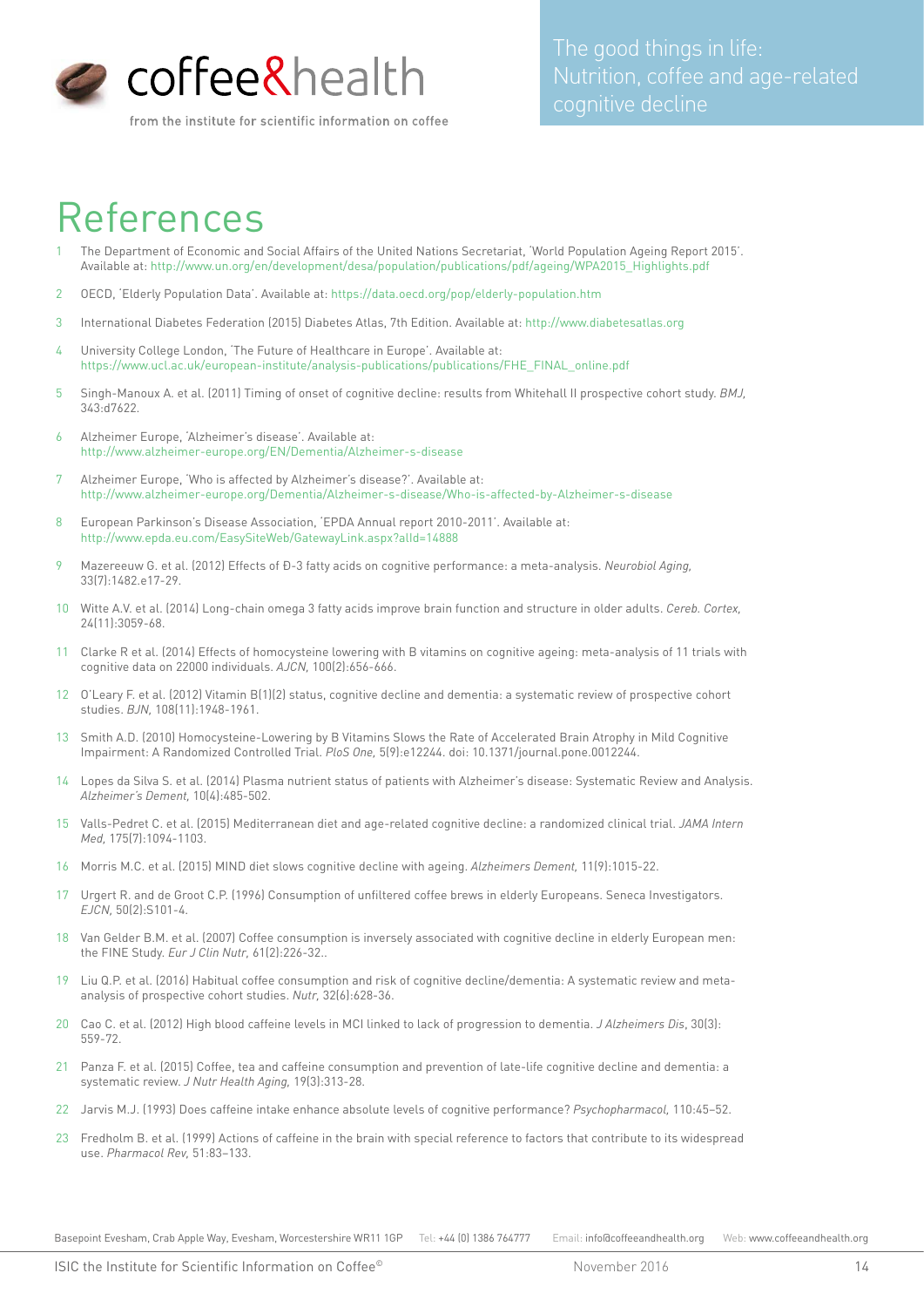

- 24 Khan K.A. et al. (2013) Impact of caffeic acid on aluminium chloride-induced dementia in rats. *Journal of Pharmacy and Pharmacology*, 65(12):1745-1752
- 25 De Mendonca A. and Cunha R.A. (2010) Therapeutic opportunities for caffeine in Alzheimer's disease and other neurodegenerative disorders. *J Alzheimers Dis,* 20(1):S1-2.
- 26 Ribeiro J.A and Sebastiao A.M. (2010) Caffeine and Adenosine. *J Alzheimers Dis,* 20(1):S3-15.
- 27 Barranco-Quintana J.L. et al. (2007) Alzheimer's disease and coffee: a quantitative review. *Neurol Res,* 29:91-5.
- 28 Santos C. et al. (2010) Caffeine intake and dementia: systematic review and meta-analysis. *J Alzheimers Dis*, 20(1):187-204.
- 29 Qi H. et al. (2014) Dose–response meta-analysis on coffee, tea and caffeine consumption with risk of Parkinson's disease. *Geriatr Gerontol Int,* (2):430-9.
- 30 Clark I. and Landolt H.P. (2016) Coffee, Caffeine, and Sleep. *Sleep Med Rev,* 10.1016/j.smrv.2016.01.006, published online ahead of print.
- 31 Canas P.M. et al. (2009) Modification upon aging of the density of presynaptic modulation systems in the hippocampus. *Neurobiol Aging,* 30(11):1877-84.
- 32 Lourida I. et al. (2013) Mediterranean diet, cognitive function, and dementia: a systematic review. *Epidemiol,*  2013;24:479-489.
- 33 Psaltopoulou T. et al. (2013) Mediterranean diet, stroke, cognitive impairment and depression: A meta-analysis. *Ann Neurol,* 74:580-591.
- 34 4119 respondents across 10 European countries were surveyed by ISIC through an independent research company in November 2015.
- 35 EFSA (2015) Scientific Opinion on the Safety of Caffeine. *EFSA Journal,* 13(5):4102.
- 36 Maughan RJ, Griffin J. (2003) Caffeine ingestion and fluid balance: a review. *J Hum Nutr Diet,* 16(6):411–20.
- 37 Killer S. C. et al (2014) No Evidence of Dehydration with Moderate Daily Coffee Intake: A Counterbalanced Cross-Over Study in a Free-Living Population. *PLoS ONE,* 9(1):e84154.
- 38 Garcia A.O. et al. (2012) Evaluation of Coffee Sensory Quality Submitted to Different Degrees of Roasting: Medium and Dark. ASIC Proceedings of 22nd International Coffee Conference on Coffee Science - Coffee and Aroma Chemistry. Available at: http://asic-cafe.org/en/system/files/PC780\_2008.pdf
- 39 Delwiche J. (2004) The impact of perceptual interactions on perceived flavor. *Food Quality and Preference,* 15:137–146.

### About ISIC

The Institute for Scientific Information on Coffee (ISIC) is a not-for-profit organization, established in 1990 and devoted to the study and disclosure of science related to "coffee and health." Since 2003 ISIC has also supported a pan-European education programme, working in partnership with national coffee associations in nine countries to convey current scientific knowledge on "coffee and health" to health care professionals.

ISIC respects scientific research ethics in all its activities. ISIC's communications are based on sound science and rely on evidence and scientific studies derived from peer-reviewed scientific journals and other publications.

ISIC members are six of the major European coffee companies: illycaffè, Jacobs Douwe Egberts, Lavazza, Nestlé, Paulig, and Tchibo.

### www.coffeeandhealth.org